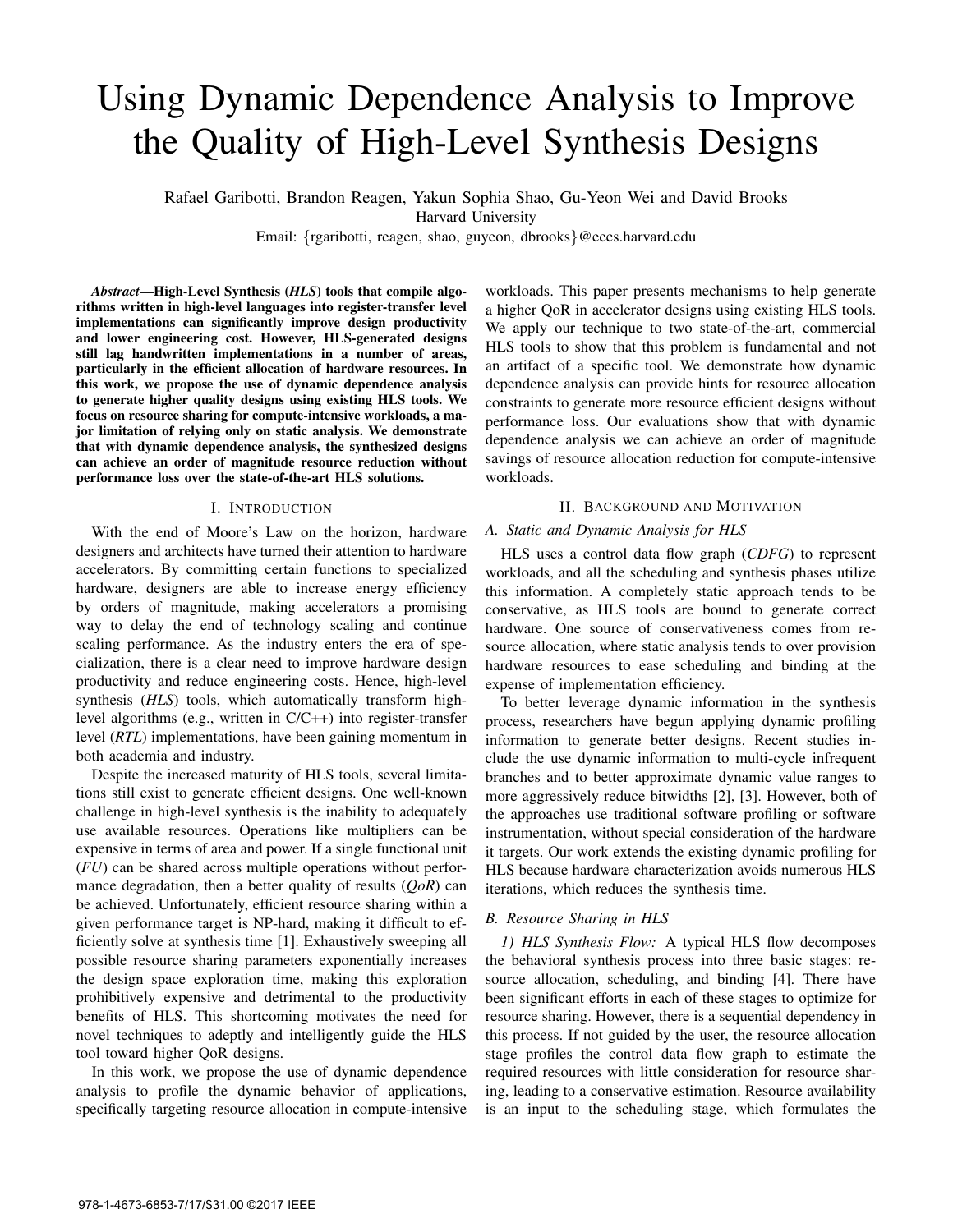

Fig. 1. Difference between (*a*) state-of-the-art and (*b*) proposed HLS synthesis flow, highlighting the dynamic dependence analysis added to HLS flow.

scheduling problem as an optimization problem, using either linear integer programming [5] or a system of different constraints [6], to produce a legal schedule that satisfies various constraints. Though efficient for a small number of operations, the compilation time increases significantly when it comes to a large number of nodes in the graph, as the complexity of optimization process grows polynomially with the number of nodes to schedule [7]. The binding stage, where most of resource sharing optimizations happen [8], has very limited room to explore resource sharing opportunities, as scheduling has already been done. To achieve better resource sharing, iterative resource optimization process across these stages has also been proposed, but this leads to significantly longer compilation time [9].

One way to break such inter-dependency across these stages is to expose the resource allocation stage to the user, as shown in Figure 1.a. For example, commercial HLS tools including Vivado HLS, Catapult C, and Stratus HLS can take user-defined resource constraints for the number of functional units. If users set the resource constraints optimally, based either on detailed application knowledge [10] or handwritten-RTL reference designs [11], efficient resource sharing can be achieved with the same target performance.

However, exposing the resource allocation stage to the user alone does not solve the resource sharing problem, it just offloads the responsibility of finding the optimal resource requirement from HLS tools to users. To truely achieve better resource utilization, users have to exhaustively sweep all possible resource requirements in conjunction with other optimization parameters, which exponentially increases the size of the design space.

*2) Impact of Resource Sharing:* Figure 2 illustrates the impact of resource constraints for blocked matrix multiplication (*BB GEMM*). All designs are generated using the same optimization parameters (loop unrolling and array partition set to 32 with pipelining). The only difference across these HLSgenerated designs is the number of resources allocated. Without any user-defined resource constraints, HLS generates the largest design, using 130 multipliers. The remaining designs result from sweeping the number of multipliers from 64 to 4



Fig. 2. HLS can over-provision functional units if resource constraints are not set or are set too high. On the other hand, overly aggressive resource constraints can lead to performance degradation.

via setting a resource allocation directive provided by HLS. We find that with only 32 multipliers, we can achieve the same performance as the original, over-provisioned design with 130 multipliers. However, if the resource constraint is set too low (from 4 to 16 multipliers in this case), we observe performance loss due to aggressive resource sharing.

#### III. METHODOLOGY

The design flow proposed in this paper is shown in Fig. 3 and can be spilt into three parts: (A) commercial tools, (B) an academic tool, and (C) pre-processing step.

## *A. Commercial Tools*

FPGA target: We use a commercial available HLS tool that targets FPGA devices. All reported FPGA numbers are from a Virtex-7 FPGA (part number: xq7v585t).

ASIC target: To demonstrate our techniques' generality across different HLS tools and backends, we use a different HLS tool compatible with ASIC design flows. The ASIC design flow uses a commercial, 40nm CMOS technology.

All synthesized versions of RTL are simulated using Modelsim; simulation results provide performance numbers and validation for each design. FPGA area numbers come from the synthesis report while ASIC results are from Design Compiler.

#### *B. Academic Tool*

Aladdin is an accelerator modeling framework based on dynamic data dependence graph (*DDDG*) analysis [12]. In this work, instead of using Aladdin as an architectural simulator to estimate the power, performance, and area of a desired accelerator, we leverage the Aladdin-scheduled DDDG to guide designers to set resource constraints for compute-intensive workloads.

Unlike HLS, Aladdin *does not generate RTL*. Therefore, we modify the Aladdin-scheduled DDDG to profile specific information on a desired design and use it to create directives to guide HLS tools and to assist designers in generating more efficient designs. DDDG analysis is more than  $40\times$  faster than HLS [12], introducing negligable overheads when included as a pre-processing step to the HLS design process.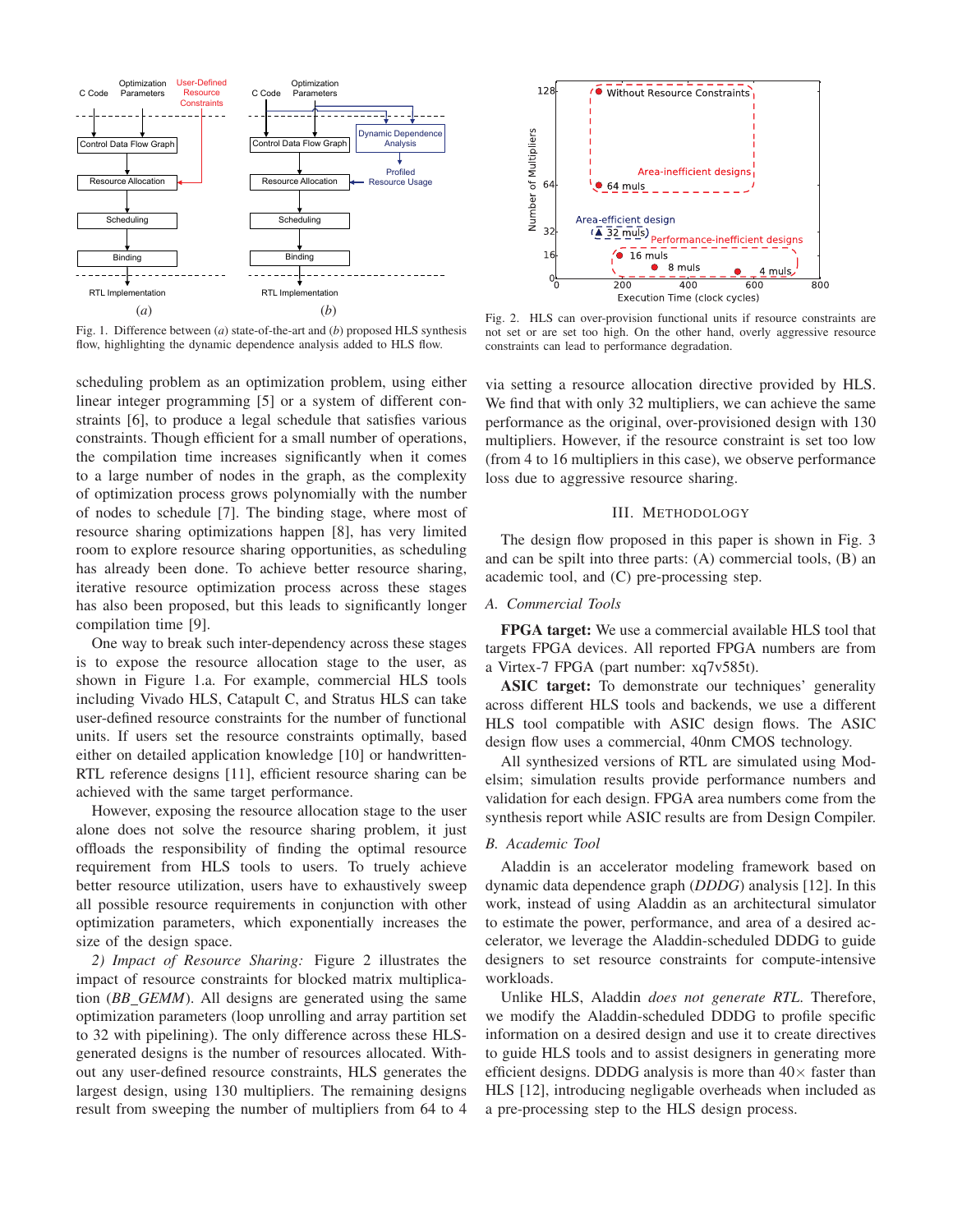

Fig. 3. Detailed design flow that integrates academic and commercial tools intended to improve the quality of HLS-generated designs.

### *C. Pre-Processing step*

The pre-processing step aims to join academic models and commercial products to bring achievable benefits for HLSgenerated designs. The pre-processing step consists of three different parts: (1) characterization of FU latencies, (2) DDDG optimization and scheduling, and (3) directives generation.

*1) Characterization of FU latencies:* A detailed characterization of operation latencies from our target platform are included in the Aladdin-scheduled DDDG to accurately model the FU latencies. Besides an adaptation of the original version [12], this is the key difference between using software profiling and our DDDG approach. While software profiling information provides the behavior of the used input algorithm, our approach also considers the operation frequency to determine the available FUs. This difference is crucial to generate an efficient design. For example, if a higher frequency is set, default single-cycle multiplier must be replaced by a multicycle multiplier, which directly impacts the scheduling and the chosen FU implementation.

*2) DDDG Optimization and Scheduling:* We take advantage of the fast simulation speeds to explore design spaces. After a quick evaluation of the algorithm, we choose the desired design point and extract the profile information produced by Aladdin-scheduled DDDG, as illustrated in Fig. 3 (left).

A DDDG is built through an LLVM instrumentation step that dumps a dynamic IR execution trace containing information like instruction opcodes, register IDs, data values, and memory addresses. Analysis of register and memory dependencies based on the trace yields an original DDDG that only contains the true read-after-write data dependencies. To bound the DDDG with more realistic dependence assumptions, the analysis framework also finds places in the graph where control flow and data dependencies cannot be disambiguated statically, and it adds edges (true dependencies) at these locations. Such manipulations to the original DDDG open various optimization opportunities at the node, loop, and memory level. Optimization parameters such as loop unrolling and pipelining are also taken into consideration here. The final optimized DDDG is the input to the DDDG scheduler.

The scheduling step consists of two parts: a forward step that minimizes the critical path and a backward step that rebalances the graph to optimize resource usage. While the final schedule is not necessarily *optimal*, it is sufficient to significantly constrain the search space by setting the upper bound of resource usage and generate a better design. We profile the rescheduled DDDG to find the maximum number of FU required at any single cycle. This is the optimistic resource usage estimate that we automatically provide for the HLS tool as a hint, as illustrated in Figure 1.b.

*3) Directives Generation:* Profile information extracted from Aladdin-scheduled DDDG is used to generate an input configuration (directives). Each of the commercial HLS tools have a different syntax, offering a wide number of possibilities to prune your design. Technical challenges lie in understanding these tools and create a proper directive that assists equally both HLS tools to generate an efficient design. These particular directives ensure integration with commercial HLS tools.

#### IV. EXPERIMENTAL RESULTS

This section presents how dynamic-based analysis can assist HLS to increase the quality of HLS generated designs. We use MachSuite [13] to demonstrate the improvement efficient resources sharing has in compute-intensive workloads. The benchmarks are written in C, conforming to both commercial HLS standards as well as Aladdin.

Fig. 4 presents the area-saving opportunities exposed by our approach for *STENCIL-2D*. We evaluated two design spaces: first using a commercial HLS targeting ASIC platforms, including loop unrolling and array partition range from 1 to 64 with pipelining parameter to create our *baseline HLS*. Then, dynamic analysis hints are applied which set the minimum number of resources to allocate, called as *HLS with preprocessing analysis*. For illustration purposes, only Pareto points are presented in Fig. 4.

Exploiting the same design space, identical Pareto performance points are found (horizontal points), meaning that our hint-enhanced results do not degrade performance. With respect to area, we observe that for sequential designs, which are designs with few parallelism optimization parameters (right design points), the baseline HLS analysis can find the optimal resource constraint in the synthesis process. This is because such designs have little opportunity for resource sharing.

For the same reason, on small kernels like *TRIAD* has no improvement with our pre-processing step. This kernel has no loop carried dependencies, making the static analysis from HLS tools be powerful enough to handle it. This shows that the benefits of our proposal are tightly correlated with the complexity of the workloads and the parallelism of the designs.

Table I demonstrates our benefits in a realistic scenario. Here, we find examples where unoptimized designs would not fit within a FPGA, our optimized implementations could not only now fit but also incured no performance loss. These MachSuite workloads had loop unrolling and array partition set to 32 with pipelining.

Standard HLS produces designs with DSP slices above those available in the chosen FPGA. However, when the preprocessing step is applied, the same design fits into the FPGA. In addition, DSP slices savings are always bigger than FF or